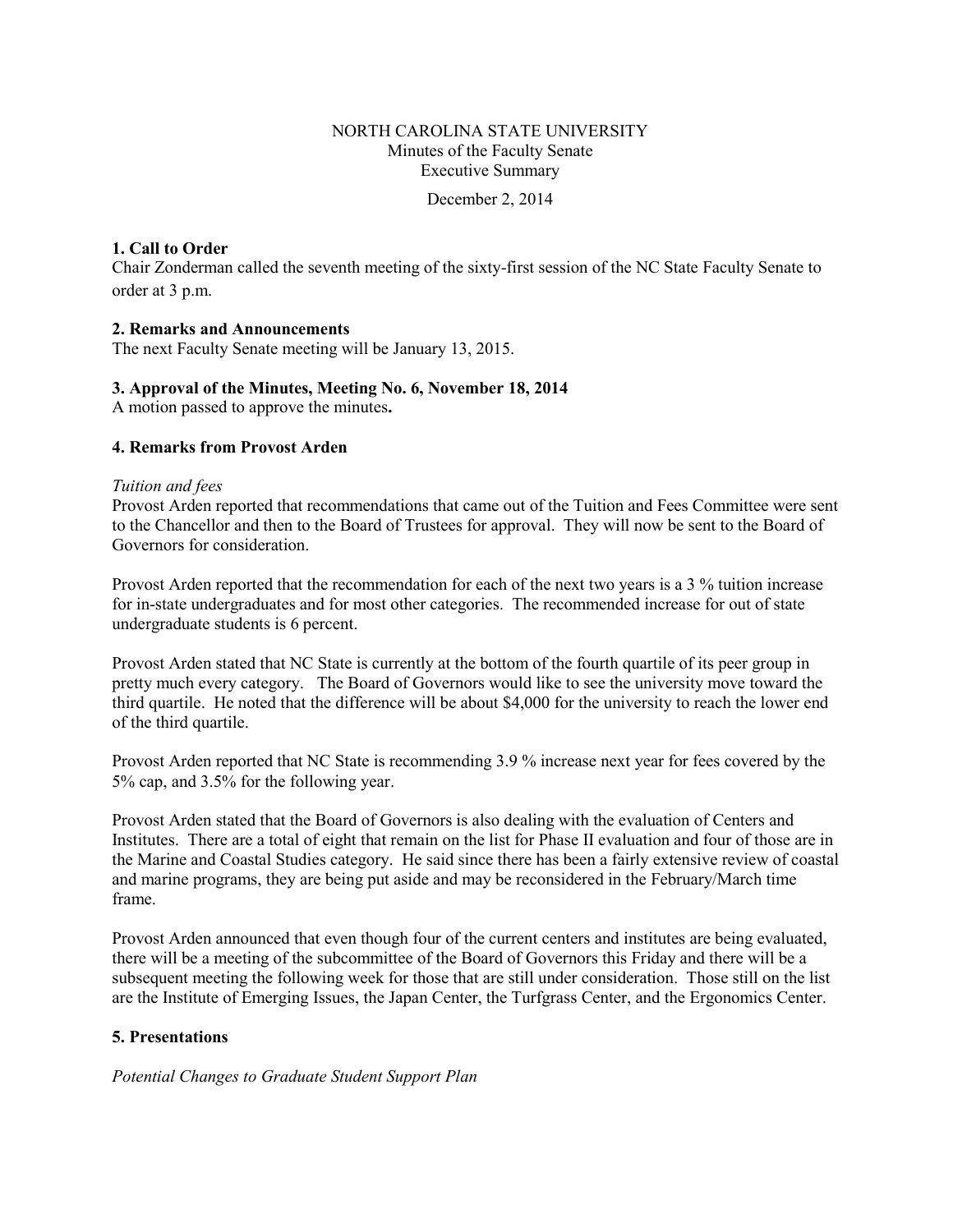Dr. Duane Larick, Senior Vice Provost for Academic Strategy and Resource Management reported that the group was charged with looking at growing doctoral education with the recognition that the graduate student support plan be a key piece to growing it. Larick stated that he would like to see the university get to the point where capacity, faculty, and the resources that it takes to recruit, will determine whether to take a new graduate student or not; if we do, the graduate student support plan will be there.

Dr. Larick reported that a subcommittee is working on training grants. He stated that there are some training grants on campus today, but we are woefully short of where we should be and part of it is because we don't incentivize faculty to go out after those grants. There is a group looking at some of the incentives for that.

Dr. Larick reported that this year the Provost provided funding for 60 first year stipends, which worked very well. He said they are also talking about what can be done in the future in relation to that kind of program.

Dr. Larick reported three things that will be a part of the report from this group. The first will be an earmark from enrollment increase money. The second will be to hold the graduate student support plan harmless to campus initiated tuition increase. The third will be F&A, because right now 1.5% off of the top, which calculates to \$685,000 this year, goes directly to the graduate student support plan. .

## *Capital Campaign*

Brian Sischo, Vice Chancellor for University Advancement stated that he has been in higher education and advancement for 24 years. He went on to give an overview of the capital campaign and talked briefly about the next steps that are coming in a couple of years.

Mr. Sischo said today's comprehensive capital campaign represents an opportunity for the university to coalesce the variety of university wide, school, college, and unit wide priorities into a comprehensive effort. The key is to attach it to a specific timeline. He stated that in a lot of ways this is about coalescing all of these great ideas under an overarching umbrella and then using that as a way to articulate it to our broader constituencies, i.e., alumni, parents, friends, corporations, foundations, and others.

## **6. Old /New Business**

Senator Fleisher raised an issue about past practices of the Faculty Senate composing resolutions to recognize deceased senators. The issue was assigned to the Governance Committee for review.

## **7. Adjourn**

A motion passed to adjourn the meeting at 4:32 p.m.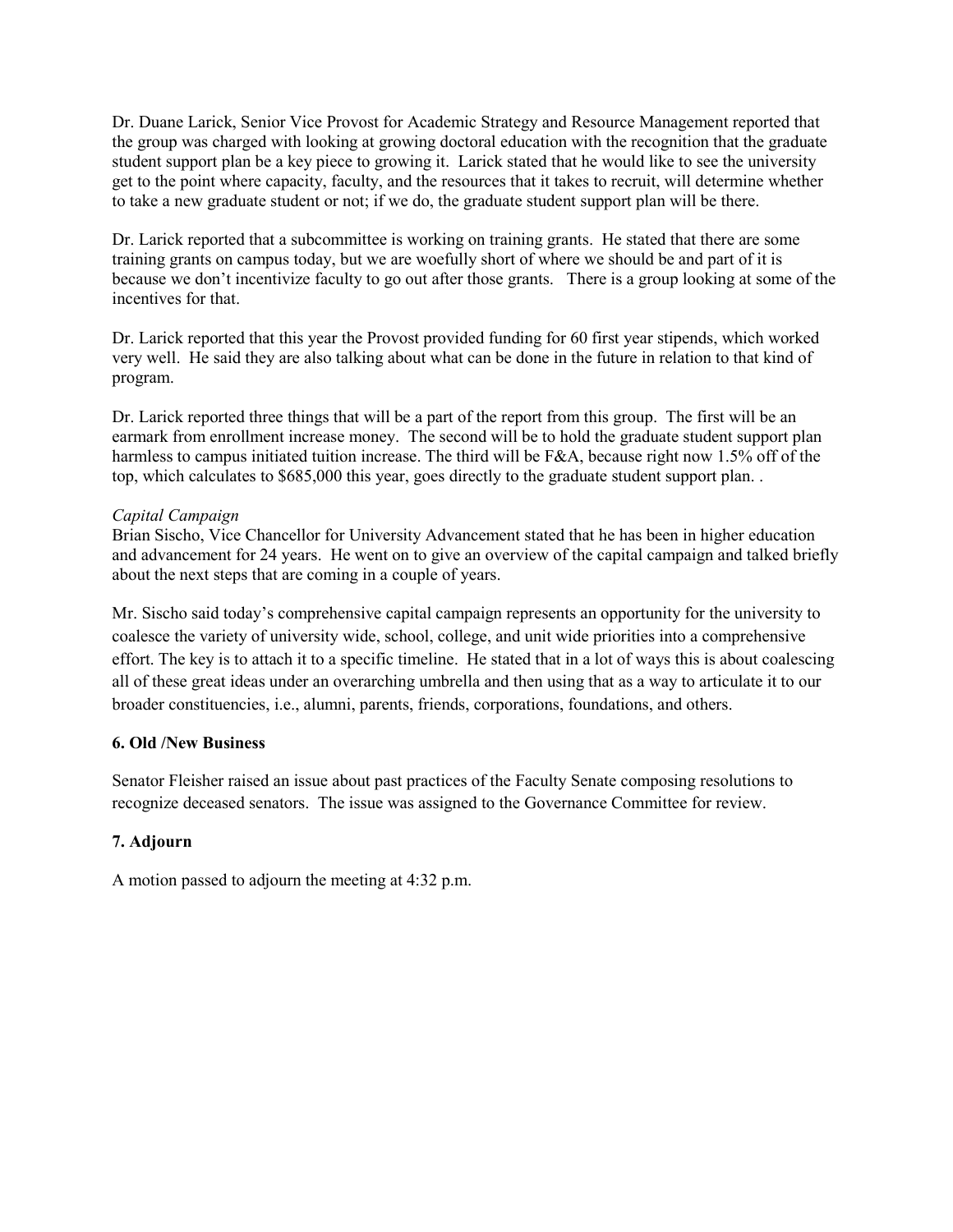## NORTH CAROLINA STATE UNIVERSITY Minutes of the Faculty Senate December 2, 2014

# *R***egular Meeting No. 7 of the 61stth Session: Faculty Senate Chambers December 2, 2014**

Present: Chair Zonderman, Secretary Daley, Chair- Elect Moore, Parliamentarian Fath; Provost Arden; Senators Aday, Allaire, Ash, Auerbach, Banks, Barlettr, Baumer, Bernhard, Bird, Borden, Brady, Bullock, Cubbage, Davidian, Devetsikiotis, Fleisher, Holden, Laffitte, Levy, Lunardi, Nfah—Abbenyi, Orcutt, Scearce, Sotillo, Steer, Williams

**Excused:** Senators Byrnes, Krause, Moore, Smith

**Absent:** Senators Edwards, Fuentes, Gunter, Heitmann, Spontak

G**uests:** Brian Sischo, Vice Chancellor for Advancement; Michael Mullen, Vice Chancellor and Dean for Academic and Student Affairs; Marcia Gumpertz, Assistant Vice Provost for Faculty Diversity; Marc Hoit, Vice Chancellor for IT and CIO; Duane Larick, Senior Vice Provost for Academic Strategy & Resource Management

## **1. Call to Order**

Chair Zonderman called the seventh meeting of the sixty-first session of the NC State Faculty Senate to order at 3 p.m.

## **2. Remarks and Announcements**

Chair Zonderman announced that today is the last meeting for the fall semester. He thanked everyone for their work during the semester. The Senate will reconvene on Tuesday, January 13.

## **3. Approval of the Minutes, Meeting No. 6, November 18, 2014**

Minutes of the November 18, 2014 meeting were approved as submitted.

## **4. Remarks from Provost Arden**

## *Tuition and fees*

Provost Arden reported that the recommendations that came out of the Tuition and Fees Committee were sent to the Chancellor and then to the Board of Trustees for approval. They will be sent to the Board of Governors for consideration.

Provost Arden stated that the new four year plan from the Board of Governors says that you can't increase in-state undergraduate tuition more than 5% per year for the next four years. NC State's recommendation for each of the next two years is 3 % for in-state undergraduates and for every other category other than for out of state undergraduate students where the recommendation is a 6% increase. He explained that the reason that is different from the others is because another directive from the Board of Governors states that we should move out-of-state student tuition toward the third quartile of our peer group, which means that we take our sixteen peer group and divide it into four.

Provost Arden said NC State is currently at the bottom of the fourth quartile of its peer group in pretty much every category. The Board of Governors wants to see it move toward the third quartile and for the university to get to the lower end of the third quartile is about a \$4,000 difference. He said we have the most head room between where we are now and what it would take to get to the third quartile of any university in the system.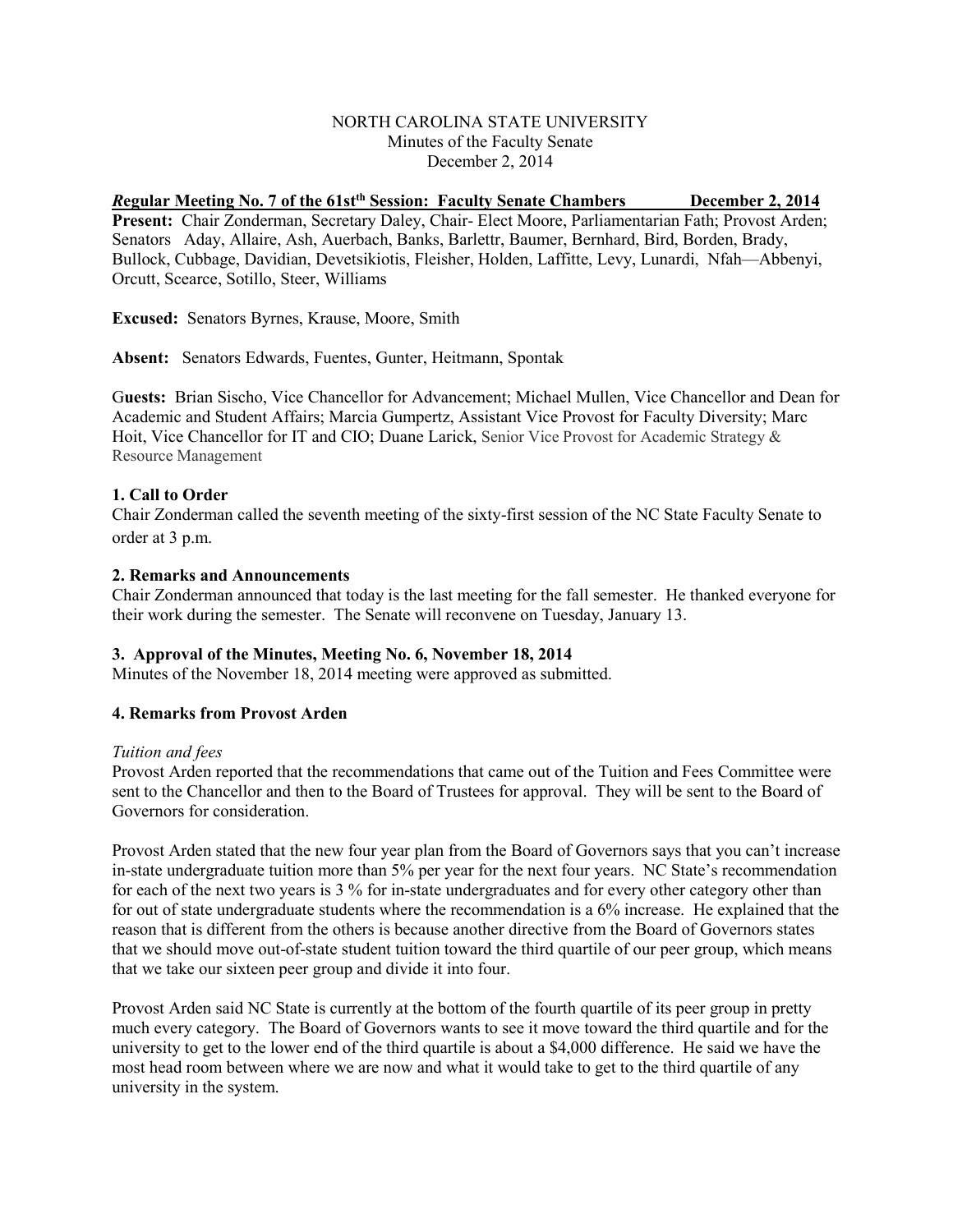Provost Arden stated that 6% will either get us there or be very close over a four year period. There is headroom of about half that for out of state graduate students, so \$2,000 and a 3% increase would get us there over that period of time.

Provost Arden reported that on the fee side, for fees covered by the 5% cap, we are at about 3.9% recommendation for next year and 3.5% for the following year. He stated that we want to remain a very reasonable tuition institution. As we continue to be challenged in our state appropriations it is not possible to remain at rock bottom all the time, because we will not be a good value education since we won't be able to maintain the quality of what we are doing.

Provost Arden stated that our fee recommendations include some select program fees. There are already some that exist and one of them is going to be increased. For example, the Professional Golf Management Program already has a \$500 fee and that is so students can get access to other golf courses that they need access to in addition to our own course. This would also expand the fee for engineering students. They currently pay \$90 computer fee, but is it clear that the cost of an engineering education is significantly more than many other forms of undergraduate education and for us to stay competitive in what we are providing to students we have to continue some investment of resources and so that fee is scheduled to increase to \$500 next year and then \$1,000 the following year.

Provost Arden stated that the reality is that if you look at many of our competitive engineering programs the base tuition of in-state undergraduate is significantly higher than ours and on top of that they charge a one to five thousand dollars fee to engineering students,. This is extremely conservative in hopes that our engineering students will stay very competitive. That will probably go to the Board of Governors in January.

Provost Arden reported that the other issue that the Board of Governors is dealing with is the evaluation of our Centers and Institutes. Essentially there are 56 centers and institutes that are on their radar for being evaluated. These are mostly centers and institutes that are receiving some form of state appropriation. We have a total of eight that are still on the list for Phase II evaluation and four of those are in the Marine and Coastal Studies category and because there has been a fairly extensive review of coastal and marine programs they are being put aside for the moment and may be reconsidered in the February/March time frame. Though we have four of our current centers and institutes that are being evaluated there will be a meeting of the subcommittee of the Board of Governors this Friday and for those that are still under consideration, there will be a subsequent meeting in consideration the following week. The ones that are still on the list are the Institute of Emerging Issues, the Japan Center, the Turfgrass Center and the Ergonomics Center.

## Questions and Comments

## *Chair Zonderman commented that it sounds as if the Board of Governors is not voicing any criteria for why certain ones are on the list*

Provost Arden stated that they actually have a list of criteria which is sort of this long complicated flow chart. For example, one criterion was those criteria that receive less than \$50,000 in state support, which is probably how the Japan Center was included on the list. There is also another clause that any Board of Governors member can reinsert any center or institute at any time in the process that they choose to.

*Chair Zonderman stated that as far as our campus, there has been some chatter among faculty that it is "political" but given the list at our campus it seems rather eclectic to say the least.*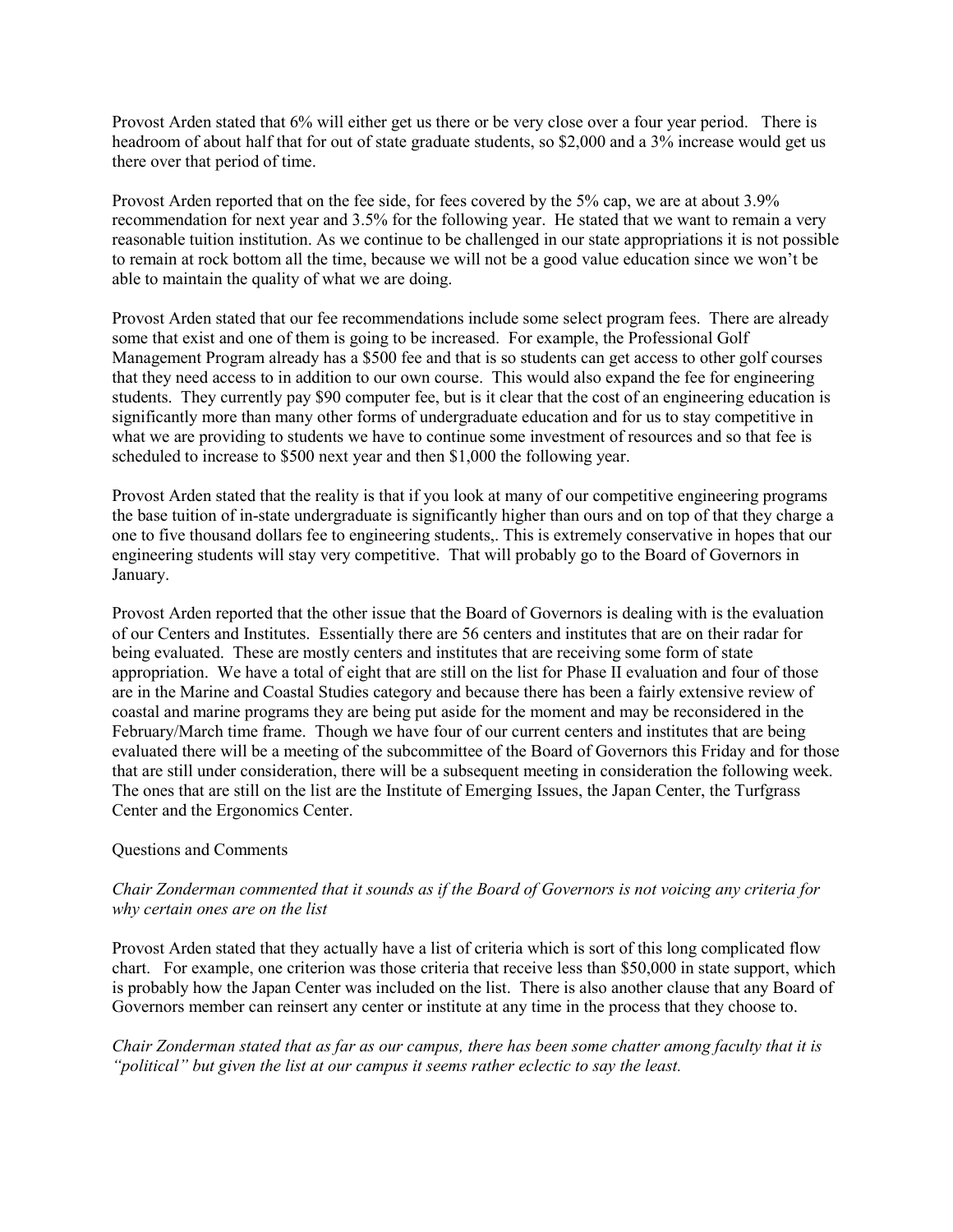Provost Arden stated that in fairness to the governors he thinks they are trying to do due diligence here and ask the fundamental question, is the state and the system investing in entities that have return on investment. "I think the fundamental questions that are being asked seem reasonable. I think we are very well positioned and I actually expected it to be a fairly positive outcome for us."

#### *Do we have provisions for students who qualify, but don't have the resources, to become engineers?*

Provost Arden responded that all undergraduate students that qualify receive financial aid. We currently meet about 80% of all documented needs through the FASA system, which is pretty good. Yes, if you want to go into engineering and you are a student that qualifies, then yes there are avenues for you to go.

Provost Arden went on to say that even though this is an increase we have to keep in perspective that compared with either our peer engineering schools or even our UNC peers we are still rock bottom. Given that appropriation is tailoring off we are going to have to continue to maintain the quality of our program.

## **5. Presentations**

## *Potential Changes to Graduate Student Support Plan*

Dr. Duane Larick, Senior Vice Provost for Academic Strategy and Resource Management noted that there is a plan, whether you like it or not. He stated that the graduate student support plan is a policy that if any of us could define from scratch with unlimited resources there is no way we would have come up with the graduate student support plan we have today. The key is resources.

Dr. Larick stated that the group was charged to look at growing doctoral education with the recognition that the graduate student support plan is a key piece to growing doctoral education. He said he hopes that we will get to the point where capacity, faculty, and the resources that it takes to recruit that student will determine whether we take a new graduate student or not. If we do, the graduate student support plan will be there. He stated that when you hire a new faculty member you don't necessarily think about the benefit. There is an assumption that the benefits will be there for the new hire. My dream will be that the day will come that we are the same way with our enrollment plan for graduate education.

Dr. Larick stated that a subcommittee is working on training grants. He said there are some training grants on our campus today, but we are woefully short of where we should be with them and part of it is because we don't incentivize faculty to go out after those grants. There is a group looking at some of the incentives for that.

Dr. Larick reported that this year the Provost provided funding for 60 first year stipends, which worked very well. He said they are also discussing what can be done in the future in relation to that kind of program.

Dr. Larick stated that they had a faculty member from UNC Chapel Hill who is the coordinator of the BSSP Program, which is basically a first year life science program and all of the programs in the life science at Chapel Hill fit under this umbrella of admissions of doctoral students into a first year program. The program is funded by the university and then the students decide where they are going to go within the different curriculums. We have a subgroup that is looking at making a recommendation for what we might do with that kind of pilot first year program at NC State. We have those kinds of things that could incentivize the number of doctoral students that we recruit. We have talked about how we would fund those.

Dr. Larick stated that three things that he knows will be part of the report that comes out of this group would be an earmark from enrollment increase money. He said if part of the enrollment increase funding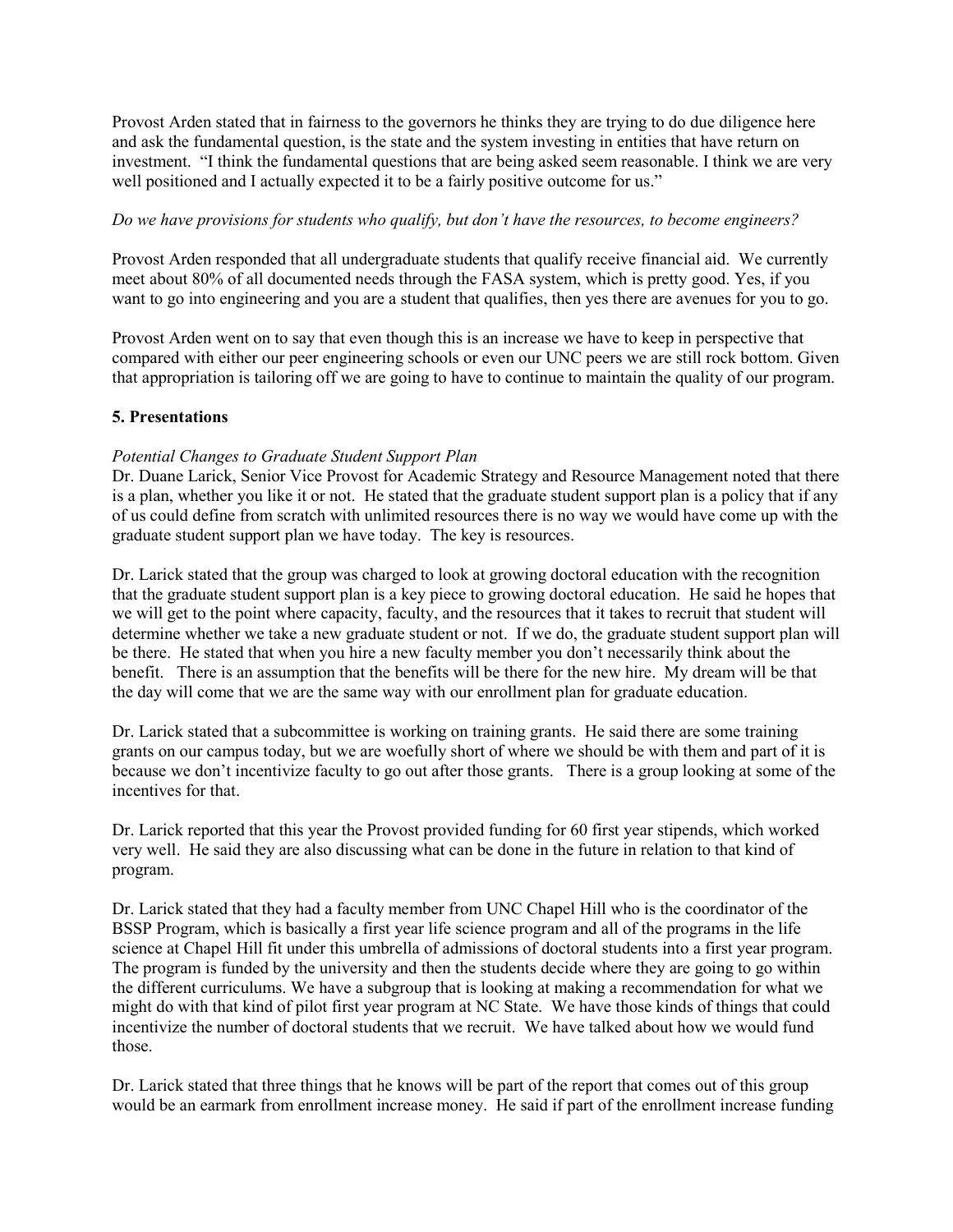that we receive from the State is associated with an increase in graduate students numbers, then we could earmark a portion of that money directly to support of graduate students, whether that be stipends or whether that be the graduate student support plan. Directly allocating a portion of the money makes sure those additional students are drawing in the enrollment increase money. Directly earmarking some of it toward those students is one proposal.

The second which is something that we have done in the last few years related to the tuition and the campus initiated tuition increase would be holding harmless the graduate student support plan to campus initiated tuition increase.

The third one would be F&A, because right now we take 1.5% off of the top of F&A, this year it calculates out to \$685,000 that goes directly to the graduate student support plan. Is that enough or should it be 2 or 3 percent?

Dr. Larick explained that the calculation of hold harmless is if a student is on a teaching assistantship funded by the state and the support comes from the state for the GSSP. The tuition and the health insurance are coming from the state. If the GSSP has to pay that tuition, the CITI raises it and we take money out of that and put it back into the GSSP to cover it. It doesn't hold the faculty member who has written a grant harmless to that increase.

Dr. Larick stated that there has been a lot of discussion about two features of the GSSP—one would be those of you that have North Carolina residents, international students that can't become a resident for tuition purposes are paying 25% of the out of state tuition every year out of whatever the funding source is.

#### *Senator Orcutt asked is there is a way to deal with the differential overhead.*

Dr. Larick responded that overhead returns to you. He noted that if you have a stipend in your grant more of the overhead could return to you.

#### *Secretary Daley asked —Is any of the F&A dedicated to the support plan?*

Dr. Larick responded that 1.5 percent is dedicated to the support plan.

## *Question: Can that be doubled?*

Larick stated that there is a recommendation to continue that if needed. He said it wouldn't be just the part that comes off of the PI.

#### *What if you combine the two? – No response*

Dr. Larick said there have been a lot of ideas submitted to the group. We have broken it into things that are going to cost the university money, things that might save the university money and then one that would be cost neutral.

Dr. Larick stated that the cost neutral one is probably the most bold. Speaking of which, the College of Management has proposed many times, just give us an enrollment target, give us the GSSP and leave us alone. Forget all the rules of eligibility and just give us the money and let us manage it.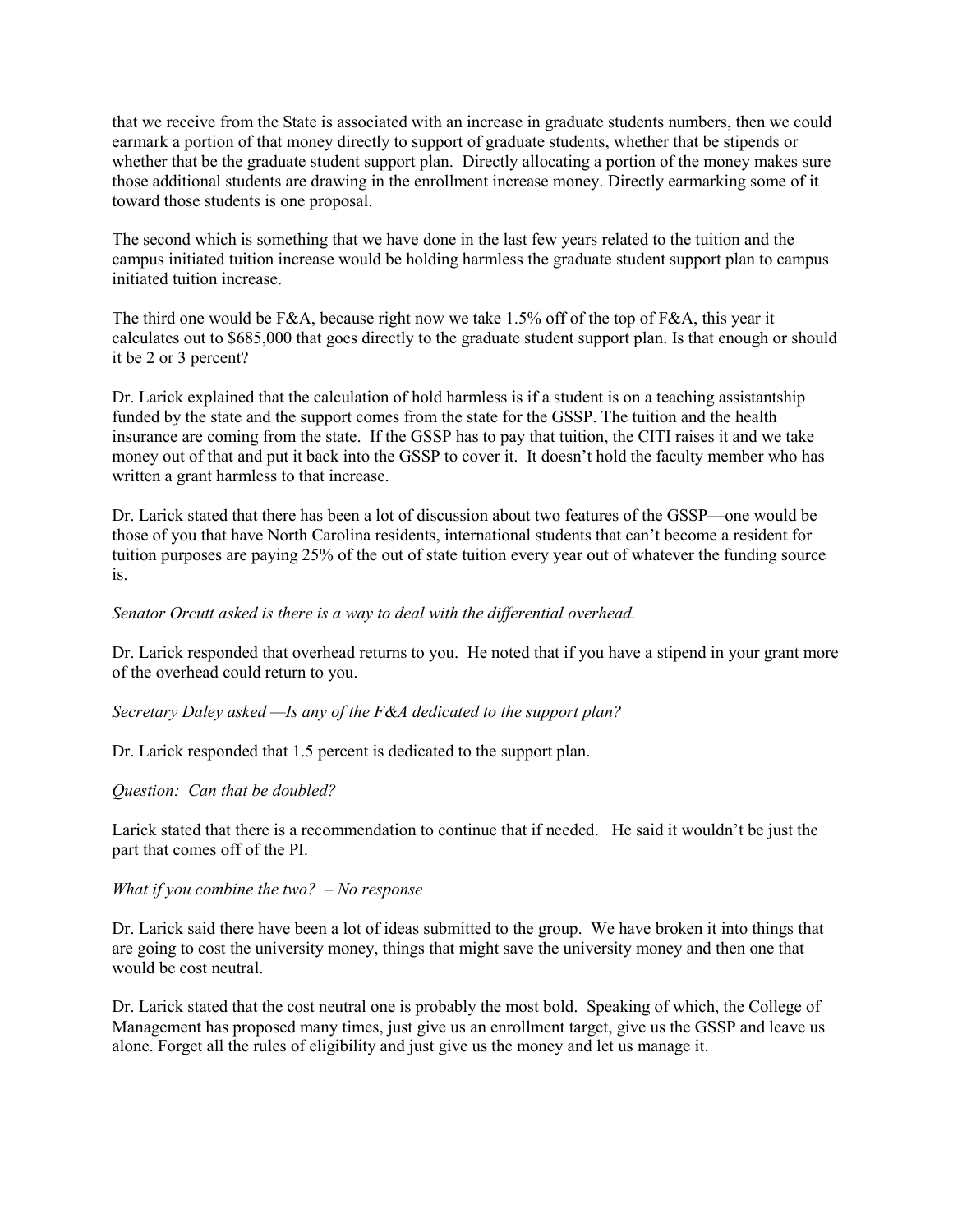Larick said it would only be cost neutral this year because as the number of students grow, if we propose enrollment increase and then the number of students grow then we would need additional support to hit those targets as we move forward.

Dr. Larick stated that if we change the eligibility to make more students eligible or make students eligible for a longer time it is going to cost more money. We have heard a lot about the fact that the length of time you put students in the GSSP and the fact that if the student has a master's degree there is a different time for a student with a master's degree versus a student who goes from a bachelor to a PhD. If we were to change that and just say it's up to eight years regardless if an internal masters or an external masters then it will cost a little more money and again we are working on what that cost will be. The group is committed to not putting forth proposals if there is not some recommendations as to how much it would cost or where the money will come from.

Dr. Larick stated that that another proposal that they have heard many times would be the fact that the clock for a student starts when they first enroll at NC State, not when they are first appointed to the GSSP. For many programs in the STEM areas those things are one in the same. You don't recruit a PhD in Aerospace Engineering unless you have a stipend for that student, but in the College of Education it is not uncommon for a student that would be pursuing an EDD or a PhD in Education to stay on as a Principal at their school while they take one course at a time. They didn't use up their GSSP but they used up their eligibility, because the clock started four years ago.

Dr. Larick stated that another one that is getting the most discussion would be master's versus doctoral students. The university's strategic plan and the university's enrollment plan talks about growing doctoral education and then growing master's education in focused professional areas. We are increasing the third cohort in the institute for the masters of Science and analytics. The discussion is what kind of master students the extreme would be, no masters students would be eligible for the GSSP, you would only do the GSSP for doctoral students. The next thing would say some doctoral students plus masters students in terminal degrees or master of science students who are funded or maybe it would be that doctoral students have 100% of the GSSP covered and masters students have one half of it covered, but some discussion about priorities, doctoral students versus masters students and if you want to increase doctoral students you want to increase the time line that they are eligible, you want to let them start in the GSSP whenever they get a stipend, not when the clock start at day one, and one way to come up with resources to do that would be to fund fewer master degrees.

Dr. Larick said that is under the proposals that would save the university money, reduce GSSP benefits for master students, eliminate the GSSP for master students, and create a differential GSSP eligibility for masters versus doctoral students. Another one would be to increase the minimum stipend to qualify for the GSSP. Of all the GSSP related ones, the one most likely to happen would be that. He noted that \$8,000 is not a living wage for a student, it (\$8,000) has created a lot of weird incentives.

## *Questions and Comments*

## *How many students are forced to drop out due to lack of funding?*

Larick stated that the number one reason for a doctoral student to leave is the loss of funding with mentoring being a close second.

*Senator: In my leadership program 99.9% of students work full time. Has there been any consideration of the different formulas in programs in the university where a vast majority of the students work full time?*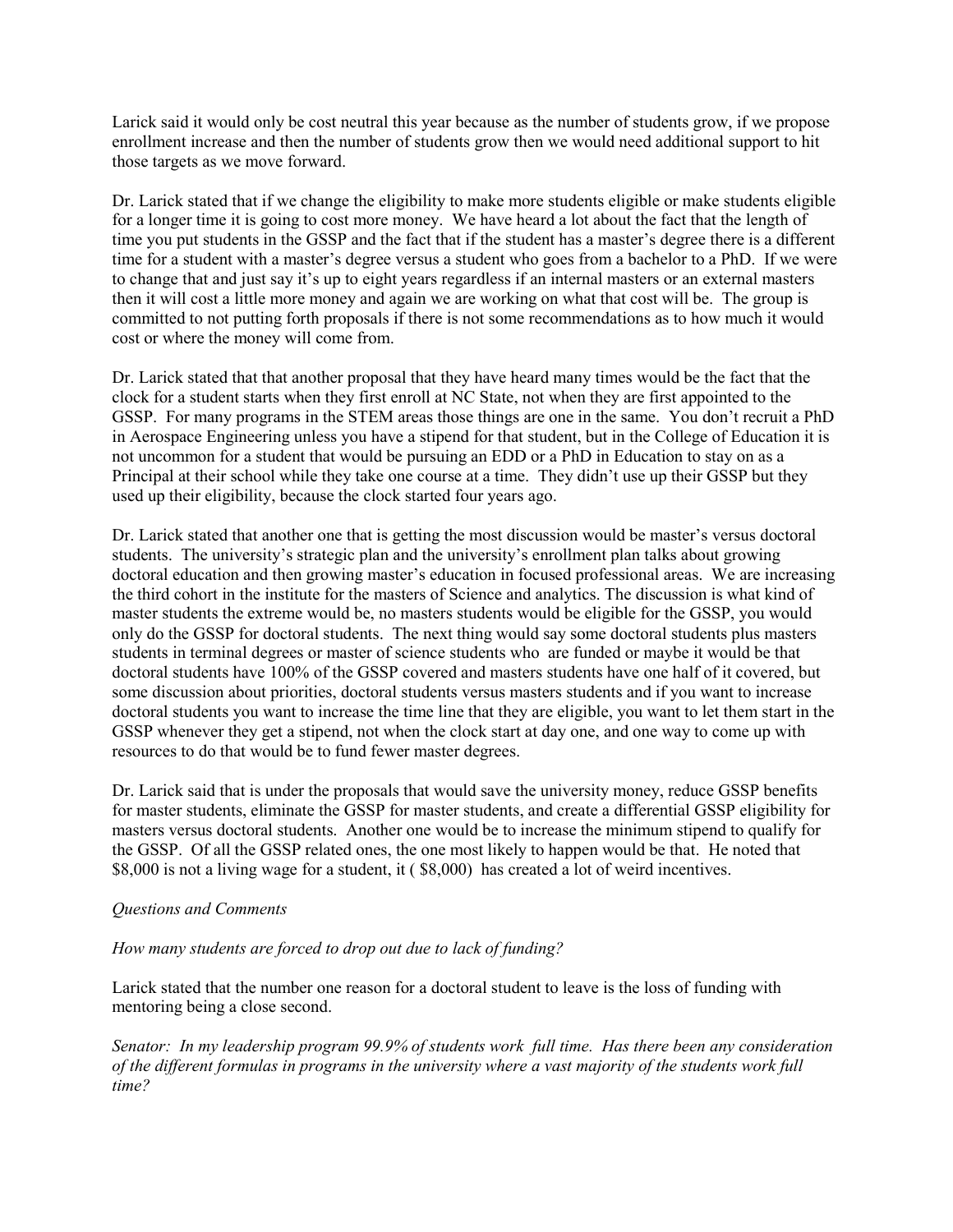Larick stated that they have had the discussion about a differential GSSP for masters versus doctoral but not within doctoral.

*Senator Cubbage commented that he thinks Dr. Larick is far too modest because the GSSP is one of the best plans we have at NC State. He stated that he understands that he is more focused on PhD to raise the caliber of the institution but the number of credit hours that are going to be generated for just PhD's are not going to be nearly as much. If we are funded based on credit hours you are also risking our formula funding to some extent if we take away support for masters.* 

*Senator Devetsikiotis commented that lack of master students is certainly not a problem in the engineering program. This is a big school with many aspects.* 

Dr. Larick said he thinks the big challenge is the breadth of NC State between what seems to work very well for one, while change that makes sense for one might be a disadvantage for the other. At some point there are strategic and financial decisions that have to be made and it has to be a combination of both.

*Senator Devetsikiotis: In programs with very strong departments such as engineering, I think we need to grow the master's program and the PhD program together because that is the only way we can really justify teaching so many classes,. I think our recent increase in the master's population has been very good for us because now we have very viable, very rich graduate education program.*

*Senator Lunardi inquired about the training grants. She stated that they are harder to get.*

Dr. Larick stated that he thinks faculty need help with writing and help with managing training grants. He asked-- will there be some standard that a faculty member could expect if they are willing to put in the time and energy to create a training grant.

*Chair Zonderman stated that there are departments in CHASS that don't have any graduate programs or only a master's and some of them want to get doctoral programs, but given GA politics and the broader national politics, and the job markets, getting more doctoral programs in the Humanities is extremely difficult. Given that we are a Research I university and we have some pretty impressive faculty in CHASS that can be a serious effect on morale, retention, and recruitment of faculty.* 

Dr. Larick said that is the discussion of what is a terminal masters. He stated that an example of a terminal master's would be like the MBA. English which doesn't' have a PhD program, maybe we should consider the master's there a terminal degree. That is the discussion.

Dr. Larick stated that he welcomes feedback from the faculty. He is open for ideas and thinks this is an opportunity to rethink funding for graduate education on our campus.

#### *Capital Campaign*

Brian Sischo, Vice Chancellor for University Advancement, stated that he has been in higher education and advancement for 24 years.

Mr. Sischo stated that NC State has a tremendous amount of momentum in many different ways, whether it is the research profile or whether we are talking student attractiveness. He said this is also a place with a huge amount of incremental growth opportunities.

Mr. Sischo stated that the downside of an NC State is that it is relatively new. He noted that we only started keeping track of donors and records in the seventies. The good news is that NC State alumni in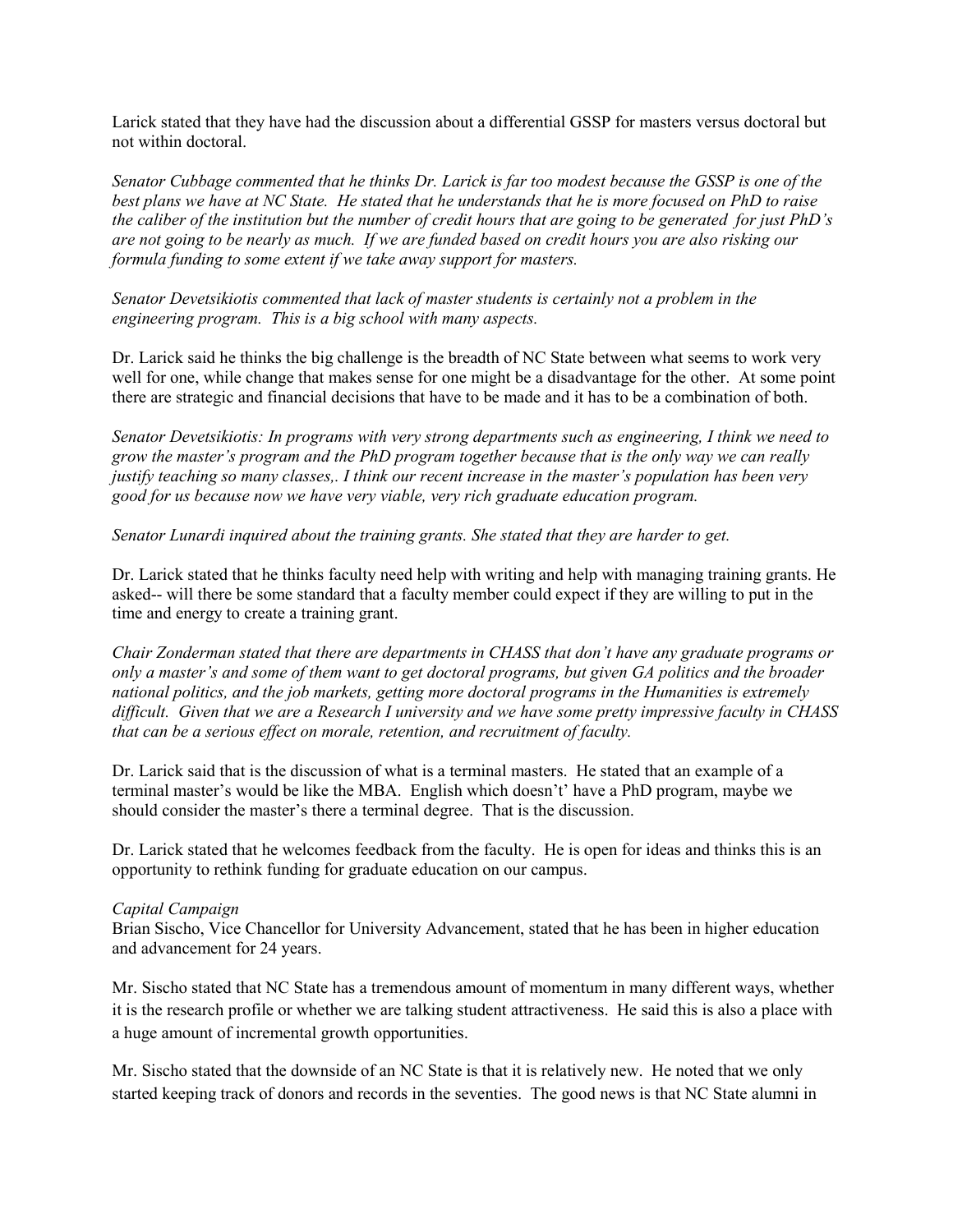particular are extremely passionate about this university. He said the challenge for him and his staff is to translate that passion and that culture of caring into a culture of giving. Early evidence referenced by the N&O is that this is a university that is quickly approaching that tipping point to really see our brightest days ahead of us.

Mr. Sischo gave an overview of the campaign and the next steps that are coming in a couple of years.

Mr. Sischo stated that what we have here is a hybrid, but we also have a central core particularly organized around the specialty areas. This is a university historically that we have totally decentralized and it has only been in the last ten or twelve years that the university has begun to invest in central organizations in some of these specialty areas like gift planning, corporate and foundation relations, and advancement services.

Mr. Sischo stated that the advantage of the centralized model is that it is the easiest to manage. The advantage of the decentralized model is everything is a tub on its on bottom. The challenge with hybrid organization is it is the most challenging to manage because the key is to make sure that the left hand knows what the right hand is doing.

Mr. Sischo stated that the job of the development staff primarily is to understand what he calls donor centricity as opposed to us trying to label someone as a prospect for this. He said what we really need to find out is what they are most interested in and then target their action and their engagement toward that. When we do that they tend to give more money than trying to fit into a certain box.

Mr. Sischo stated that today's comprehensive capital campaign looks like or what it really represents is an opportunity for the university to coalesce the variety of university wide, school, college, and unit wide priorities into a comprehensive effort. The key is to attach it to a specific timeline. He said in a lot of ways this is about coalescing all of these great ideas under an overarching umbrella and then using that as a way to articulate that to our broader constituencies, i.e., alumni, parents, friends, corporations, foundations, and others. He said the challenge in that of course is ultimately agreeing on what those priorities ought to be. In translation we need to make sure we have all the ideas on the broader menu, but also the opportunity to highlight the specials for the university as a whole and an example of that would be professorships. The idea would be that we would have every position endowed at the university; endowing professorships is a key university priority, whether you are in CHASS or Engineering. That becomes a key special that we look to market in this campaign, as an example.

## *Timeline*

Mr. Sischo explained that there are typically three phases to a campaign, which includes planning or reach back phase, nucleus phase, and public phase.

Mr. Sischo explained that the planning reach back phase for NC State started essentially given the arrival of Chancellor Woodson in 2010. We started the nucleus phase on July 1, 2013 and our objective is to start the public phase two years from now, fall 2016. We have a window that begins with the Chancellor's arrival. The public phase is designed to go five years. We will look to conclude the campaign in 2021. The reach back phase is the period during which we get our act together. We look to really scour the university, fill out that menu. The nucleus phase is the time during which we really seek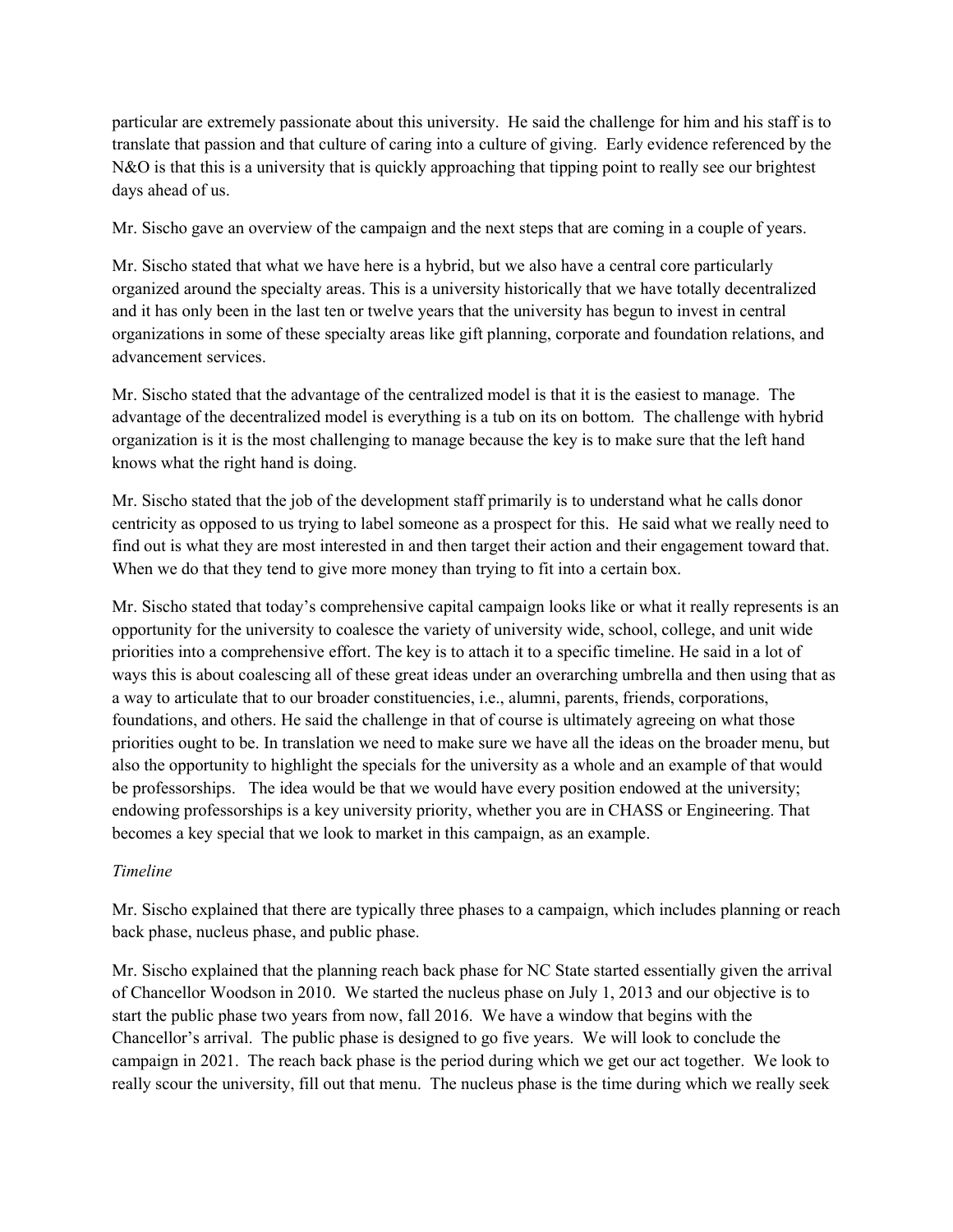to identify, solicit, and close the transformative level gifts that will set the stage for the public phase. The objective in the public phase is to have a broad base approach to all of our constituencies.

Mr. Sischo reported that during the planning/research phase we would identify those gifts that were made to NC State that we would consider as important to those university priorities. He said in our case we looked at six figures and higher level gifts, because in 99% of those cases those would be directed to the priorities you all would know and appreciate as being the university's highest priorities. This would include the \$50 million commitment to endow the Park Scholars; \$40 million commitment from the Poole family to name the Poole College of Management and it would also include the \$100,000 scholarship that was created in CHASS.

Mr. Sischo stated that when they started the nucleus phase of the campaign, they counted all gifts. He reported that for the period, July 1 – June 30, 2014 there was a total of \$187.1 million in gifts and commitments. That coupled with the amount that was included in the reach back phase brought us to a running total of more than \$500 million at the start of this fiscal year. To date in this fiscal year there has been a total of \$65 million through the end of October, which puts us at approximately \$570 million in the campaign.

Mr. Sischo pointed out that the funds are not sitting somewhere in a bank account, these are funds that the donors allocate to the things that are most important to them. What we will be doing as we move toward the nucleus phase, which is the launch of the public phase is to really hone in on the specific themes that we see as being broad based for all constituencies to consider, but under which, the kinds of things that are important to each and every department and each and every faculty member can find a home. The most typical things would be students' scholarships (undergraduate and graduate), professorships, support for center and institute programs, departments, facilities, and then ultimately annual operating support. The idea is that we are testing a \$1.5 billion goal. Our target has been to reach approximately \$900 million by the public launch of campaign two years from now, an affect that would require the kind of performance we have seen in the last couple of years. If so, there would be some sense of confidence that achieving a \$1.5 billion target would be within reach. He said this is all to be evaluated over the next two years so that we can understand what our potential is. The reality is you can always go up but you can't come down.

Mr. Sischo commented on the five overarching goals for the campaign.

Mr. Sischo reported on the use of money that will be raised. He said not all the money raised will be for the endowment. Some will be earmarked by donors for facilities or annual operating support. He anticipates that as much as half of the campaign will be used to help grow the overall endowment of the university.

Mr. Sischo reported that another key goal is enhancing our reputation. Many would say that the overall university reputation is not greater than the sum of the parts. His observation is that if you break down the individual areas within the university, the reputation and understanding of those individual pieces is stronger than the overall university reputation. He said efforts are being taken with a lot of work around the "Brand Refresh" to help enhance that and other steps are also being taken.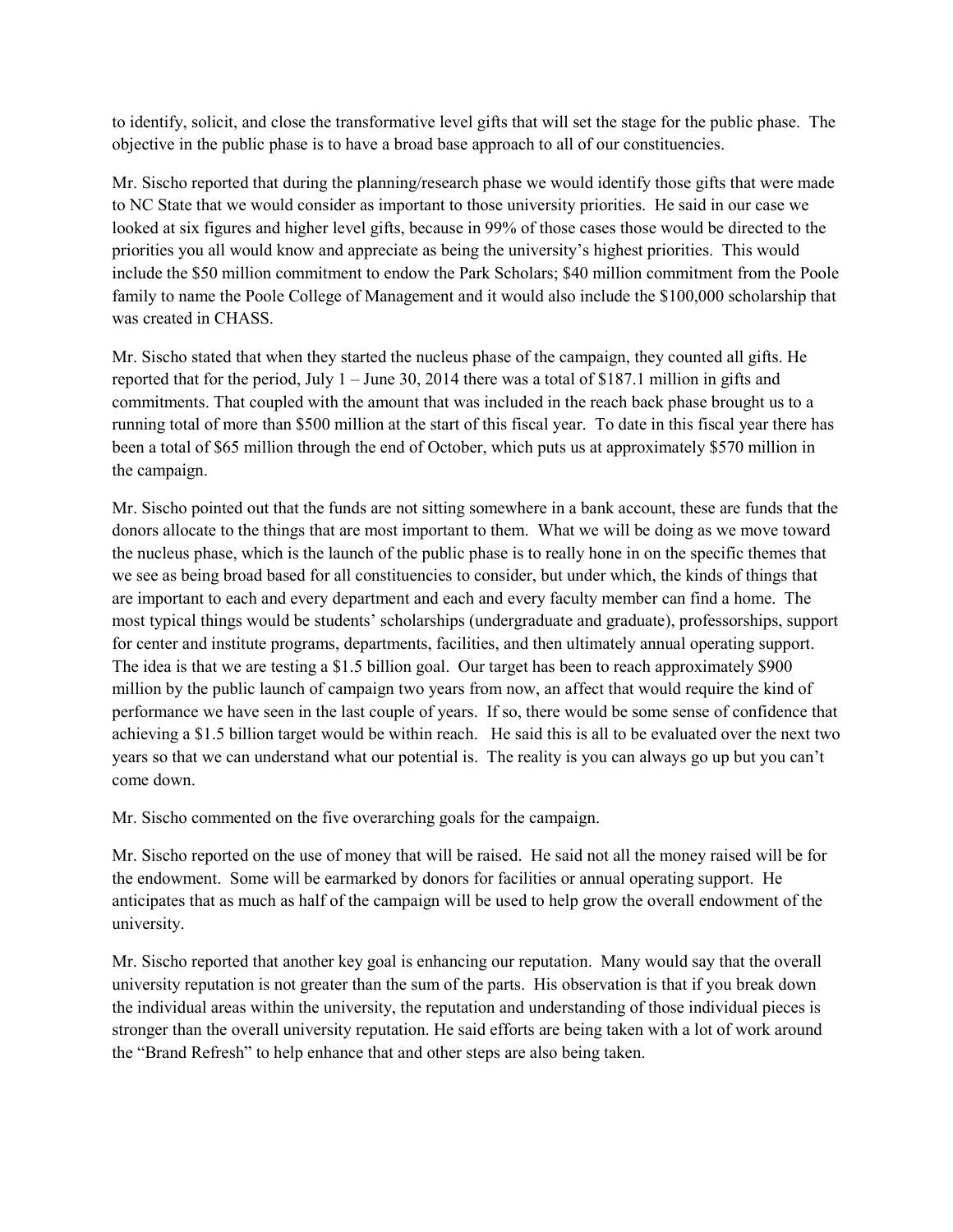Sischo stated that it is important that we mobilize our alumni network to be successful in this campaign. He noted that two thirds of NC State's alumni reside in the state of North Carolina and we need to take advantage of that.

Mr. Sischo stated that we need to continue to build our culture of philanthropy. This is expressed in the number of donors that support the university. There has been a 35% growth over the last five years but there is still a lot that needs to be done. He said one of the ways that we are looking to underscore this is by showcasing the impact of philanthropy. It is one thing to talk about numbers, it is one thing to talk about donors and it's another to show what the impact of their giving is on our faculty and students. We are beginning to do that in a number of ways, and in some of the recent announcements that we have coordinated including the Zelnak Dean's Chair in the Poole College of Management and the Khayrallah gift at the College of Humanities and Social Sciences are two examples that we will see more of to really drive home what their gifts have meant to the students and the faculty.

Mr. Sischo stated that we need to build a lasting advancement infrastructure in our efforts to try to play catch up. He urged the faculty to work closely with the unit base development staff in their home units as well as those in the central operation. He asked them to identify alumni, friends, and companies and to be willing to be involved in engaging those folks. He stated that in order to be interested and invest you have to get engaged.

Mr. Sischo stated that it is important to be able to create/define compelling opportunities to help fill out that menu discussed earlier. He said it is not just the million dollars idea, but in some cases we need to break down to the 25 and 50 thousand dollars chunks since some times that is all the donor has or is capable of providing.

Mr. Sischo encouraged the faculty to lead by example by making a gift to the thing that they are most passionate about. He said if a donor does come knocking on their door to say he or she has given, it's important to also say "I've given as well. "

## *Questions and Comments*

## *Is there something explicit in this campaign about graduates, PhD, fellowships, etc.?*

Mr. Sischo stated that he has been in dialog with Dean Grasso and she has put forth some creative ways that they could present to some specific donors, depending on the sum of funds donors would be able to share in a strategic way, where over a five year window, donors would fund year one, two and five and the university would fund year three and four. The money in a sense gets prorated and thereby there is a way to get that sum at a more reasonable level for some donors. The idea is to have some specific examples of where donors could come in at different levels depending on what their capacity is.

Sischo stated that he talks to donors about what they are interested in and try to really tease out within that particular area. What are the kinds of things that would get them excited? He noted that steering donors is always a dangerous practice.

*Is an endowed professorship given by an individual or is it a collective mission of trying to get donors that are far below that ability to push toward that within the college?*